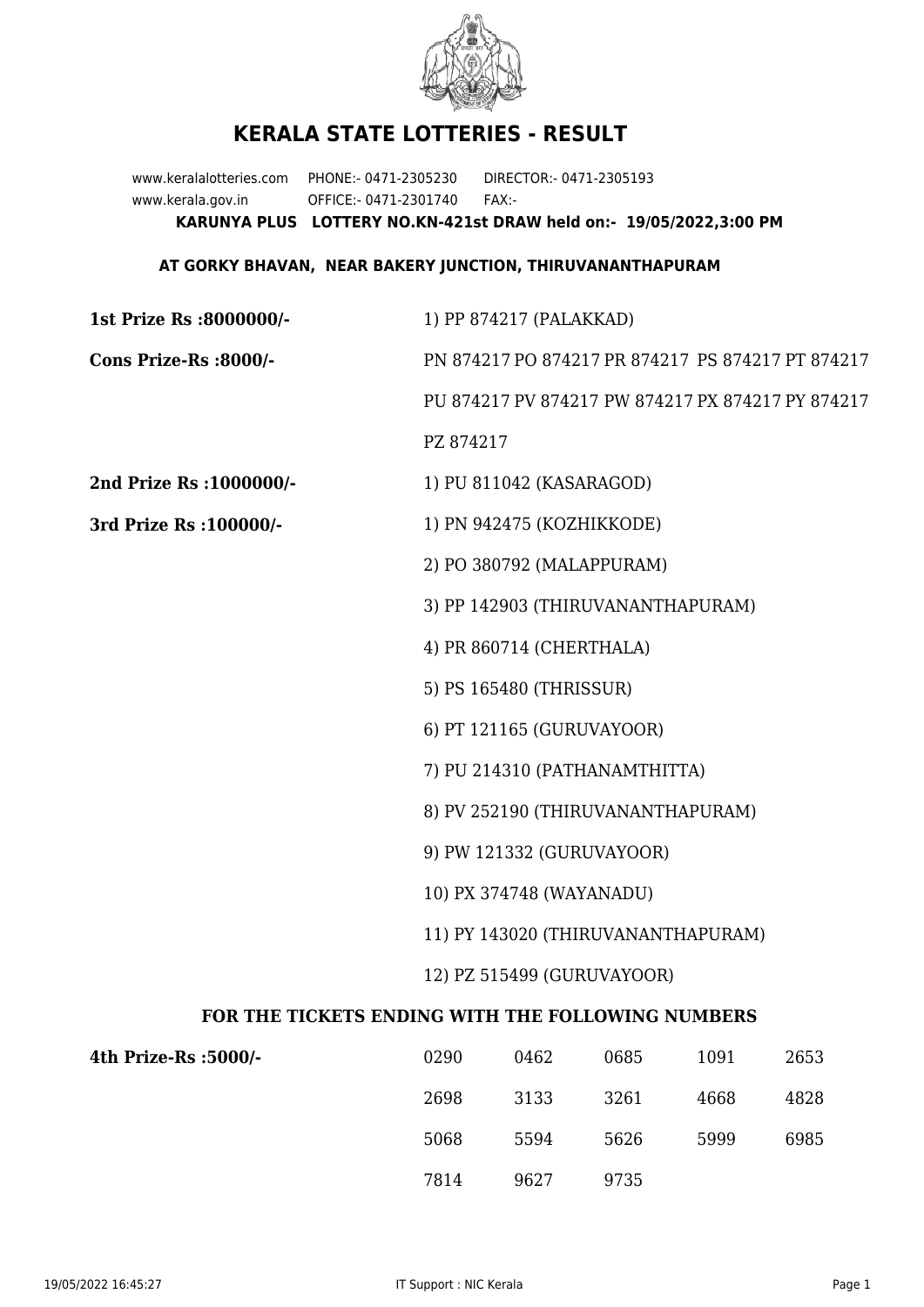| 5th Prize-Rs : 1000/- | 0461 | 0538 | 0577 | 0578 | 1140 |
|-----------------------|------|------|------|------|------|
|                       | 1392 | 1447 | 1676 | 1925 | 1927 |
|                       | 2193 | 2289 | 2902 | 3327 | 4194 |
|                       | 4366 | 4643 | 5294 | 6930 | 6965 |
|                       | 7291 | 7452 | 7651 | 8496 | 8579 |
|                       | 8822 | 9039 | 9176 | 9199 | 9486 |
|                       | 9558 | 9655 | 9720 | 9880 |      |
| 6th Prize-Rs :500/-   | 0159 | 0193 | 0254 | 0317 | 0339 |
|                       | 0467 | 0480 | 0618 | 0738 | 0771 |
|                       | 0808 | 0862 | 0972 | 1067 | 1240 |
|                       | 1279 | 1324 | 1328 | 1560 | 1610 |
|                       | 1649 | 1795 | 2072 | 2232 | 2292 |
|                       | 2543 | 2731 | 2883 | 2925 | 3440 |
|                       | 3617 | 3666 | 3776 | 4026 | 4112 |
|                       | 4391 | 4626 | 4798 | 4857 | 5335 |
|                       | 5336 | 5418 | 5699 | 5817 | 5838 |
|                       | 5865 | 5895 | 6091 | 6102 | 6115 |
|                       | 6217 | 6249 | 6376 | 6420 | 6421 |
|                       | 6523 | 6549 | 6729 | 6876 | 7294 |
|                       | 7412 | 7474 | 7839 | 8061 | 8063 |
|                       | 8397 | 8407 | 8461 | 8522 | 8731 |
|                       | 8834 | 8894 | 8927 | 9027 | 9054 |
|                       | 9143 | 9162 | 9310 | 9478 | 9927 |
| 7th Prize-Rs : 100/-  | 0019 | 0058 | 0351 | 0392 | 0395 |
|                       | 0723 | 0779 | 0897 | 0938 | 0947 |
|                       | 0974 | 0983 | 1047 | 1097 | 1144 |
|                       | 1264 | 1288 | 1514 | 1774 | 1798 |
|                       | 1953 | 1977 | 2324 | 2505 | 2580 |
|                       | 2655 | 2744 | 2793 | 2876 | 2878 |